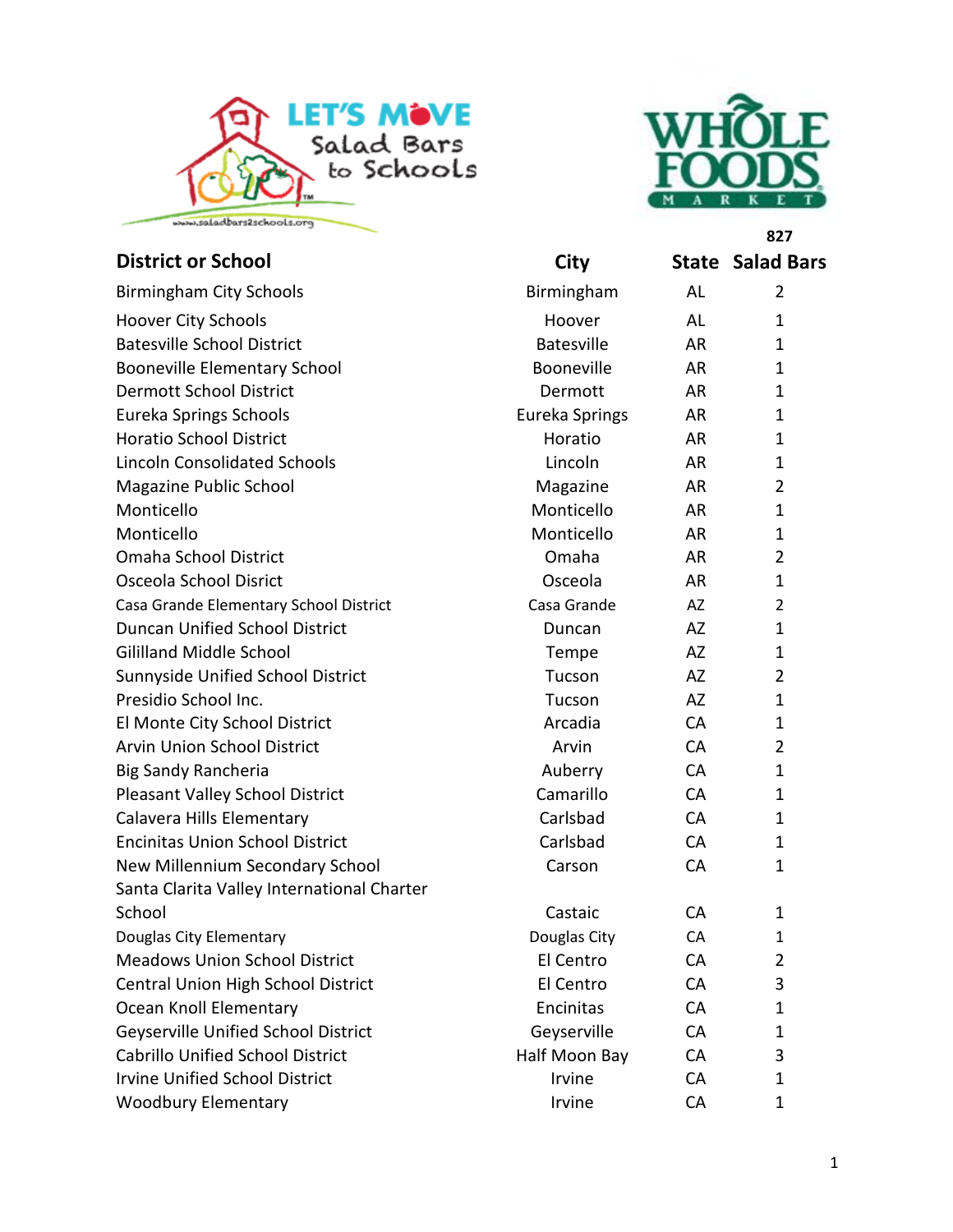



bars2schools.org Oak Mesa Elementary Laguna Beach Unified School District Laguna Beach Unified School District Laguna Beach High School Los Angeles Unified School District Lynwood Unified School District Novato Unified School District Oakland Unified School District Orland Unified School District Orland Unified School District Palermo Union School District Palo Alto Unified School District Palo Alto Unified School District Pescadero High School Union Elementary Mattole Unified Raisin City School Redwood City School Dist Making Waves Academy Ridgecrest Charter School Maria Montessori Charter Academy Sacramento City Unified School District San Juan Unified School District San Diego Cooperative Charter School San Diego Unifed School District San Francisco Unified School District Campbell Union School District San Mateo-Foster City School District Goleta Union School District Northwest Prep Solvang Elementary School Sonoma Valley Unified School District Santa Cruz City Schools St. Helena Unified School District Acalanes Union High School District Willits Unified School District Aurora Public Schools

| La Verne            | СA | 1                       |
|---------------------|----|-------------------------|
| Laguna Beach        | CA | 1                       |
| Laguna Beach        | CA | 1                       |
| Laguna Beach        | CA | 1                       |
| Los Angeles         | CA | 6                       |
| Lynwood             | CA | 9                       |
| Novato              | CA | 1                       |
| Oakland             | CA | 4                       |
| Orland              | CA | 2                       |
| Orland              | CA | $\mathbf{1}$            |
| Palermo             | CA | 3                       |
| Palo Alto           | CA | $\mathbf{1}$            |
| Palo Alto           | CA | 1                       |
| Pescadero           | CA | 1                       |
| Petaluma            | CA | 1                       |
| Petrolia            | CA | 1                       |
| Raisin City         | CA | 1                       |
| <b>Redwood City</b> | CA | 2                       |
| Richmond            | CA | $\mathbf{1}$            |
| Ridgecrest          | CA | 1                       |
| Rocklin             | CA | 1                       |
| Sacramento          | CA | 5                       |
| Sacramento          | CA | 3                       |
| San Diego           | CA | 1                       |
| San Diego           | CA | $\mathbf{1}$            |
| San Francisco       | CA | 1                       |
| San Jose            | CA | 1                       |
| San Mateo           | CA | 1                       |
| Santa Barbara       | CA | 9                       |
| Santa Rosa          | CА | 1                       |
| Solvang             | CA | 1                       |
| Sonoma              | CA | 5                       |
| Soquel              | CA | 2                       |
| St. Helena          | CA | $\overline{\mathbf{c}}$ |
| <b>Walnut Creek</b> | CA | $\mathbf 1$             |
| Willits             | CA | 3                       |
| Aurora              | CO | $\overline{1}$          |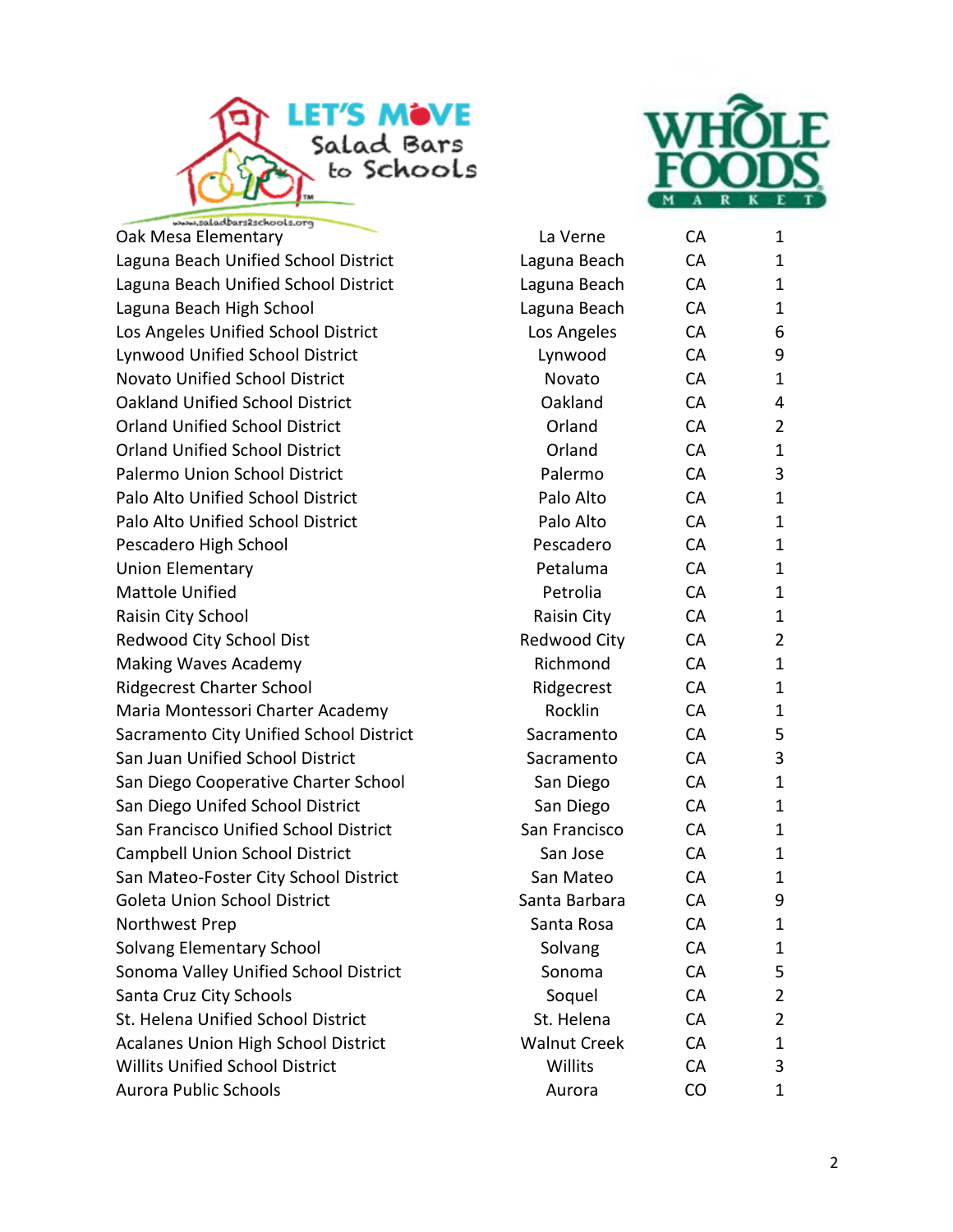



ars2schools.org **Byers School District [CO](www.wholefoodsmarket.com)** 1 Douglas County School District Caste Rock CO 2 Douglas County School District Castle Rock CO 1 Douglas County School District Castle Rock CO 1 Colorado Springs School District 11 Colorado Springs CO 4 Hanover 28 Colorado Springs CO 2 Adams 14 Commerce City CO 2 Denver Public Schools Denver CO 6 Eagle County School District **Eagle** CO 2 T. R. Paul Academy of Arts and Knowledge Fort Collins CO 1 Weld County School District 6 Greeley CO 9 Douglas County School District The Highlands Ranch CO 16 Boulder Valley School District **Louisville** CO 3 Manitou Middle School **Manitou Springs** CO 2 1 Monte Vista School District **Monte Vista** CO 4 Salida Middle School New Salida CO 2014 Centennial School District **San Luis** San Luis CO 1 Pinnacle High School **National Community** Community Thornton CO 1 East Windsor Public Schools **Broad Brook** CT 3 Parish Hill Middle High School Chaplin CT 1 Region 4 Schools **Deep River** CT 5 Region One School District One The School District One Falls Village CT 2 New Haven Public Schools New Haven CT 34 New London Public Schools New London CT 2 Putnam Public Schools **Putnam CT** 3 Trailblazers Academy and the Stamford CT and 1 Vernon Public Schools Vernon CT 1 West Hartford School District The Mest Hartford CT and 1 Windham Public Schools **No. 2018** Willimantic CT 2018 District of Columbia Public Schools Mashington DC 8 Community Academy Public Charter Schools Mashington DC 6 Meridian Public Charter School **Washington** DC 1 Red Clay Consolidated School District **National Clay Consolidated School District** Wilmington DE 1 Duval Charter School at Baymeadows The State School at Baymeadows Jacksonville FL 1 Duval County Public Schools and Muslim Jacksonville Beach FL 1

Miami Dade County Public Schools **Miami** FL 7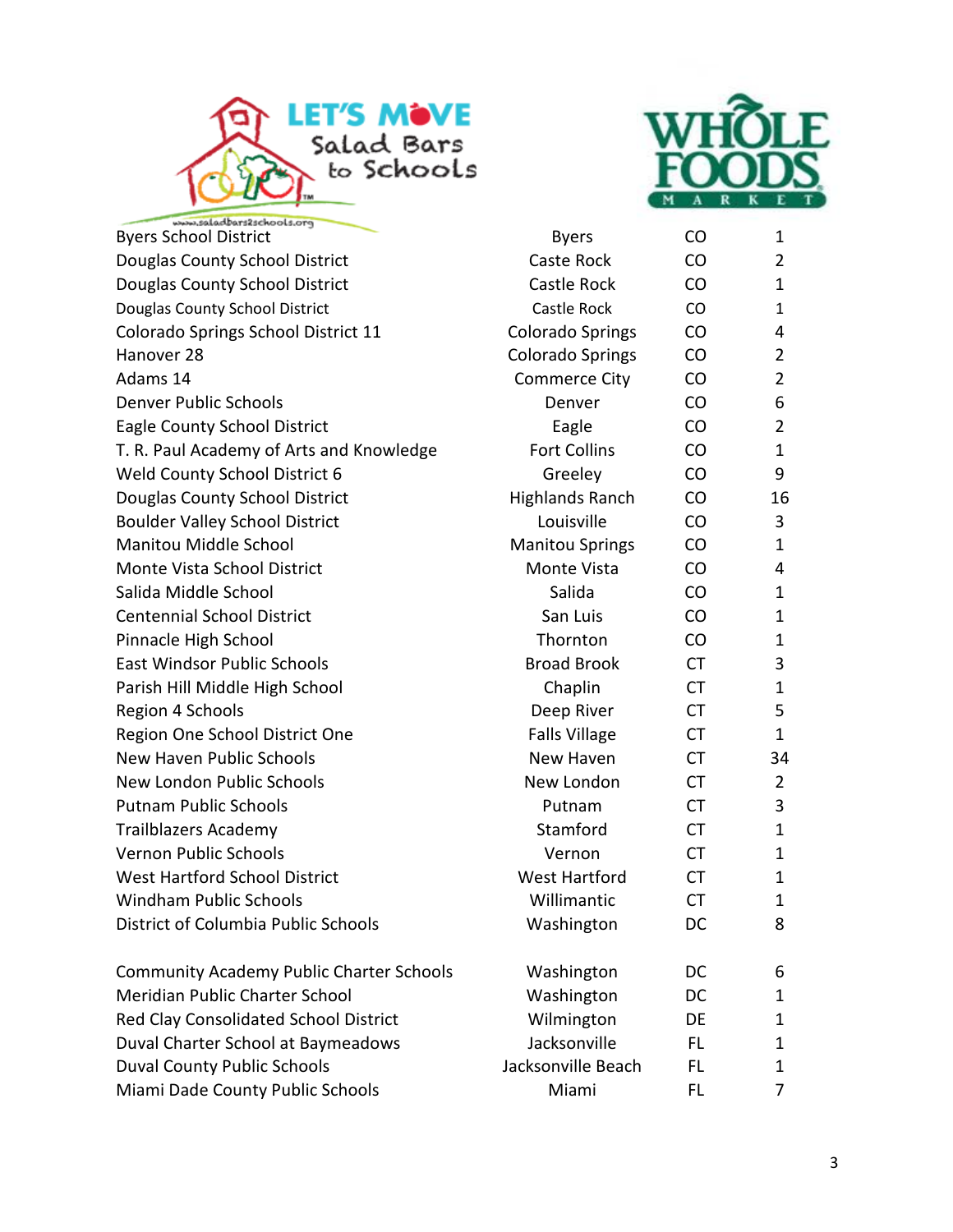



| River Cities Community Charter School         | Miami                  | FL        | $\mathbf 1$    |
|-----------------------------------------------|------------------------|-----------|----------------|
| <b>Exclesior Charter Academy</b>              | Miami Gardens          | FL        | 1              |
| Lake County Schools                           | Mt. Dora               | FL        | 1              |
| Pine View                                     | Osprey                 | FL        | $\mathbf{1}$   |
| <b>Odyssey Charter School</b>                 | Palm Bay               | FL        | 1              |
| Fruitville Elementary School                  | Sarasota               | FL.       | $\mathbf{1}$   |
| <b>DISC Village</b>                           | Tallahassee            | FL        | 1              |
| <b>Polk County Public Schools</b>             | Winter Haven           | FL        | $\overline{2}$ |
| Atlanta Public Schools                        | atlanta                | <b>GA</b> | 1              |
| <b>City Schools of Decatur</b>                | Decatur                | GA        | 3              |
| <b>Gwinnett County Public Schools</b>         | <b>Norcross</b>        | <b>GA</b> | $\mathbf{1}$   |
| Dekalb Academy Technology Environment         | <b>Stone Mountain</b>  | GA        | $\mathbf{1}$   |
| Rabun County School District                  | Tiger                  | GA        | 1              |
| Hana High Elementary                          | Hana                   | HI        | $\mathbf{1}$   |
| Halau Ku Mana                                 | Honolulu               | HI        | $\mathbf{1}$   |
| Hawaii Department of Education                | Honolulu               | ΗI        | $\mathbf{1}$   |
| Pearl Harbor Kai Elementary School            | Honolulu               | HI        | 1              |
| Kihei Charter School                          | Kihei                  | ΗI        | $\mathbf{1}$   |
| <b>Volcano School of Arts &amp; Sciences</b>  | Volcano                | HI        | $\overline{2}$ |
| Aquin Catholic Elementary School              | Cascade                | IA        | $\overline{2}$ |
| Altamont CUSD 10                              | Altamont               | IL        | 1              |
| Scott-Morgan CUSD #2                          | <b>Bluff</b>           | IL        | $\mathbf{1}$   |
| Buncombe Cons School Dist #43                 | <b>Buncombe</b>        | IL        | 1              |
| <b>Giant City School</b>                      | Carbondale             | IL        | 1              |
| <b>CUSD#300</b>                               | Carpentersville        | IL        | 23             |
| Carterville Unit #5                           | Carterville            | IL        | 1              |
| <b>Chicago Public Schools</b>                 | Chicago                | ΙL        | 6              |
| St. Gregory the Great High School             | Chicago                | IL        | 1              |
| <b>Cypress Elementary School</b>              | Cypress                | IL        | 1              |
| <b>CCSD62 Des Plaines - Orchard Place</b>     | Des Plaines Illinois   | IL        | $\mathbf{1}$   |
| Edwardsville Community Unit School District 7 | Edwardsville           | IL        | 1              |
| Iroquois West High School                     | Gilman                 | IL        | 1              |
| Township High School District 211             | <b>Hoffman Estates</b> | IL        | 2              |
| Mable Woolsey Elementary School               | Knoxville              | IL        | 1              |
| J. L. Buford Intermediate Center              | Mt. Vernon             | IL        | 1              |
| Somonauk High School                          | Somonauk               | IL        | 1              |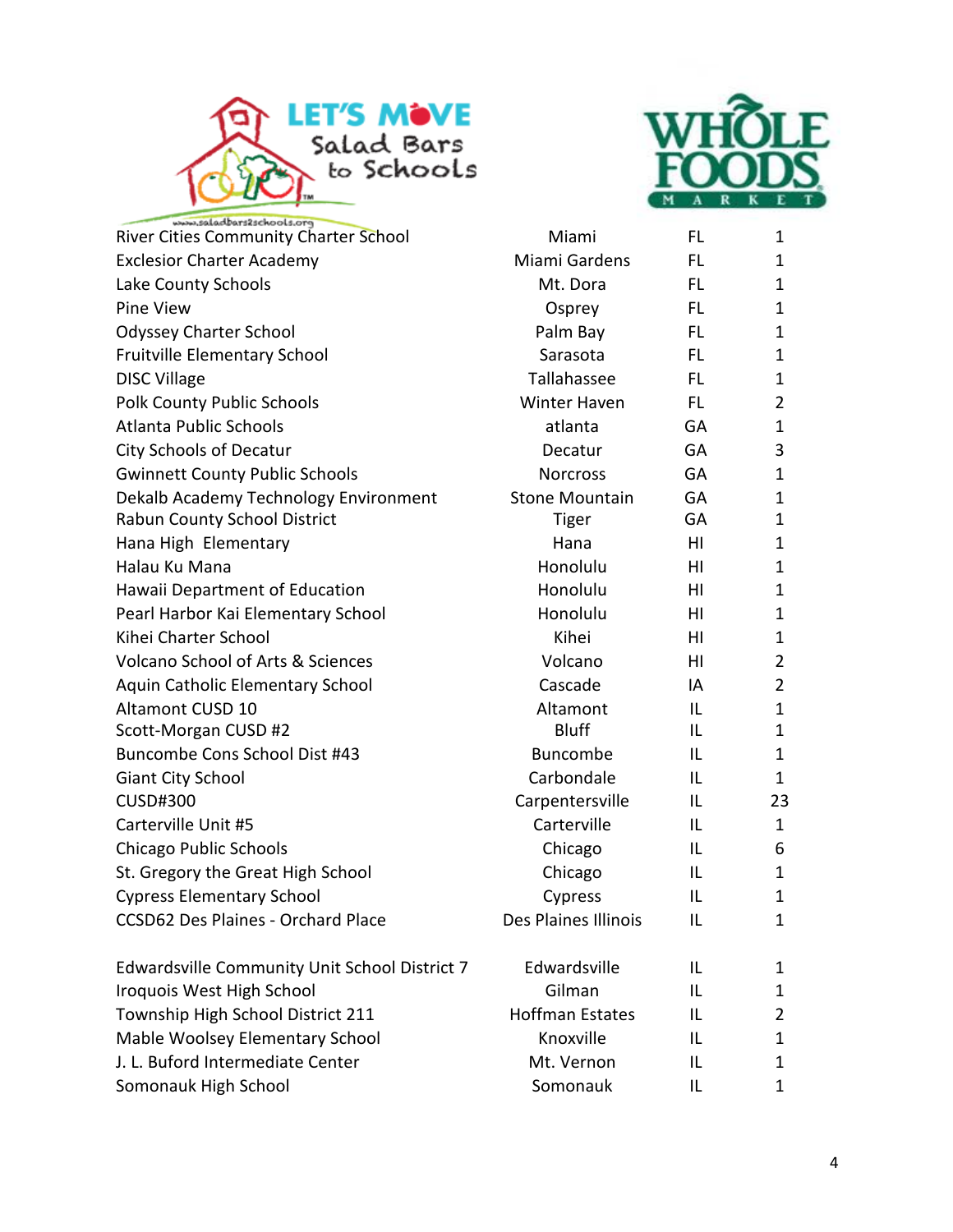



| Springfield Public Schools District #186                                     | Springfield         | IL        | 1              |
|------------------------------------------------------------------------------|---------------------|-----------|----------------|
| Springfield Christain School                                                 | Springfield         | IL        | 1              |
| Sumner Attendance Center                                                     | Sumner              | IL        | 1              |
| Tolono CU School Dist 7                                                      | Tolono              | IL        | $\overline{2}$ |
| Tolono CU School Dist 7                                                      | Tolono              | IL        | 1              |
| Wheaton Community Unit School District #200                                  | Wheaton             | IL        | 1              |
| Zion Central Middle School                                                   | Zion                | IL        | $\mathbf{1}$   |
| Fox Lake District 114                                                        | <b>Spring Grove</b> | IL        | 1              |
| Monroe County Community School Corporatior<br>Monroe County Community School | Bloomington         | IN        | $\overline{2}$ |
| <b>Corporation MCCSC</b>                                                     | Bloomington         | IN        | 1              |
| Monroe County Community School Corporation MC                                | Bloomington         | IN        | $\mathbf{1}$   |
| <b>Center Grove Community School Corporation</b>                             | Greenwood           | IN        | 1              |
| <b>Crooked Creek</b>                                                         | Indianapolis        | IN        | 1              |
| The Indianapolis Project School                                              | Indianapolis        | IN        | 1              |
| South Bend Community School Corporation                                      | South Bend          | IN        | 3              |
| De Soto USD 232                                                              | De Soto             | <b>KS</b> | 4              |
| Halstead-Bentley Schools USD 440                                             | Halstead            | <b>KS</b> | 3              |
| USD 266 - Maize                                                              | Maize               | KS        | $\overline{2}$ |
| USD 266 - Maize                                                              | Maize               | KS        | $\mathbf{1}$   |
| USD 266 - Maize                                                              | Maize               | KS        | $\mathbf{1}$   |
| <b>Manhattan Catholic Schools</b>                                            | Manhattan           | KS        | 1              |
| <b>Martin County Schools</b>                                                 | Inez                | KY        | 6              |
| St. Helena Parish School District                                            | Greensburg          | LA        | $\overline{2}$ |
| St. John the Baptist Parish                                                  | LaPlace             | LA        | 1              |
| <b>Orleans Parish School Board</b>                                           | <b>New Orleans</b>  | LA        | 3              |
| New Orleans Charter Science and Math High                                    |                     |           |                |
| School                                                                       | New Orleans         | LA        | 1              |
| <b>Recovery School District</b>                                              | <b>New Orleans</b>  | LA        | 1              |
| Dr Martin Luther King, Jr Charter School                                     | <b>New Orleans</b>  | LA        | 1              |
| Recovery School District - FirstLine Schools Inc.                            | <b>New Orleans</b>  | LA        | 3              |
| <b>Andover Public Schools</b>                                                | Andover             | MA        | 1              |
| St. Augustine School                                                         | Andover             | MA        | 1              |
| <b>Bellingham Schools</b>                                                    | Bellingham          | МA        | 3              |
| <b>Billerica Public Schools</b>                                              | <b>Bilerica</b>     | МA        | 1              |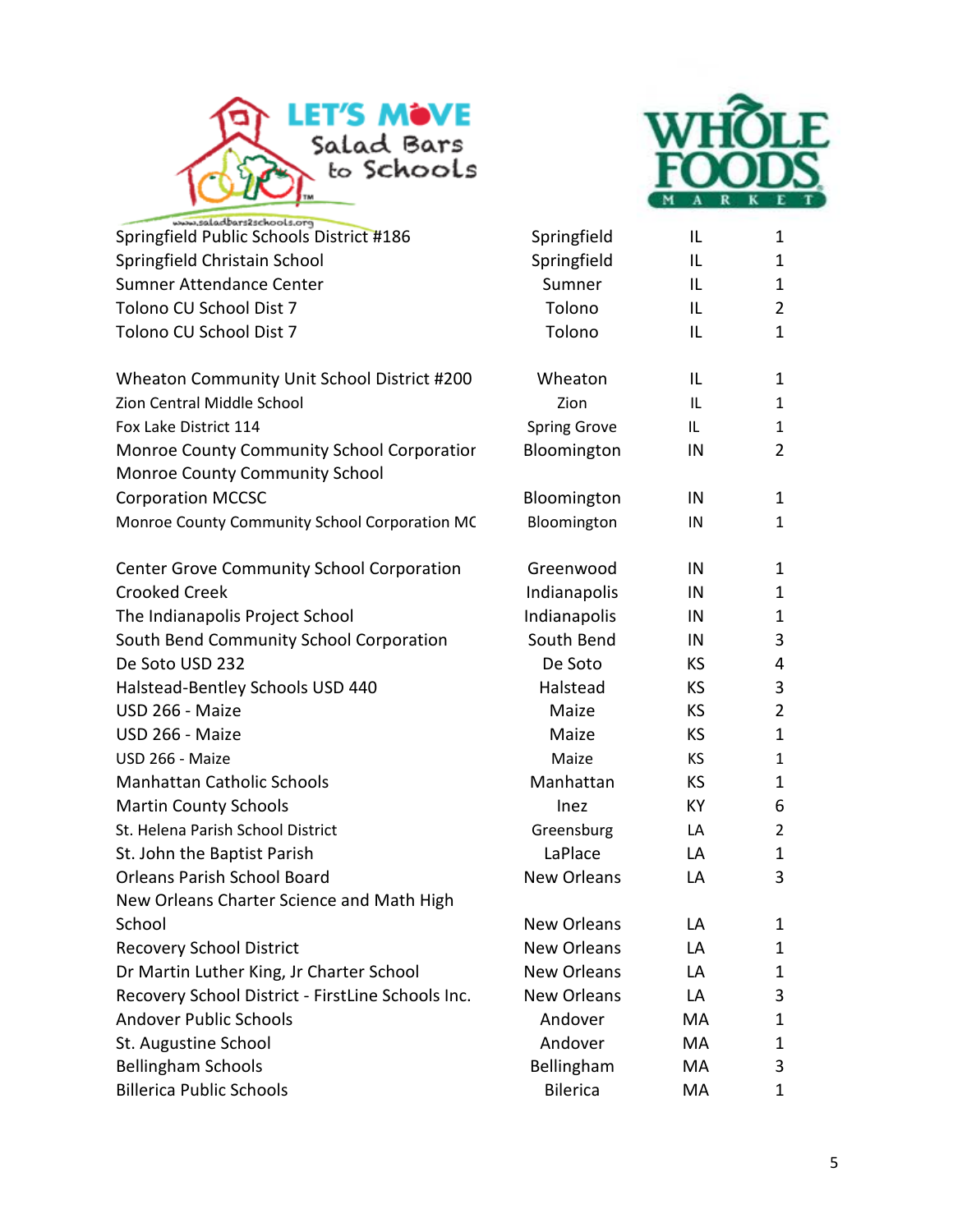



| <b>Boston Public Schools</b>               | <b>Boston</b>       | MA        | 4              |
|--------------------------------------------|---------------------|-----------|----------------|
| Morse                                      | Cambridge           | MA        | 1              |
| <b>Dracut Public Schools</b>               | <b>Dracut</b>       | <b>MA</b> | 1              |
| Northeast Center for Youth and Families    | Easthampton         | MA        | $\mathbf{1}$   |
| Memorial                                   | Fitchburg           | MA        | 1              |
| South Middlesex Regional Vocational School |                     |           |                |
| <b>District</b>                            | Framingham          | MA        | 1              |
| The Learning Center for the Deaf           | Framingham          | MA        | 1              |
| Franklin Public Schools                    | Franklin            | MA        | 8              |
| <b>Gloucester Public</b>                   | Gloucester          | MA        | 1              |
| <b>Hadley Public Schools</b>               | Hadley              | MA        | $\mathbf{1}$   |
| Ipswich Public Schools                     | Ipswich             | MA        | 1              |
| <b>Boston Public Schools</b>               | Jamaica Plain       | <b>MA</b> | $\mathbf{1}$   |
| <b>Malden Public Schools</b>               | Malden              | MA        | 1              |
| Manchester Essex Regional School District  | Manchester          | MA        | 1              |
| <b>Medford Public Schools</b>              | Medford             | MA        | 1              |
| <b>Medford Public Schools</b>              | Medford             | MA        | 1              |
| <b>Milton Public Schools</b>               | Milton              | MA        | 1              |
| Northborough Public Schools                | Northborough        | MA        | 1              |
| <b>Dexter Park School</b>                  | Orange              | MA        | 1              |
| <b>Reading Public School</b>               | Reading             | MA        | 1              |
| Salem Public Schools                       | Salem               | MA        | $\overline{2}$ |
| <b>Scituate Public Schools</b>             | Scituate            | MA        | $\overline{2}$ |
| Somerville Public Schools                  | Somerville          | <b>MA</b> | 1              |
| Uxbridge Public Schools                    | Uxbridge            | MA        | $\mathbf{1}$   |
| Marthas Vineyard Public Schools            | <b>West Tisbury</b> | MA        | $\mathbf{1}$   |
| <b>Whately Elementary School</b>           | Whately             | MA        | 1              |
| Wilmington Public schools                  | Wilmington          | MA        | 1              |
| Spirit of Knowledge Charter School         | Worcester           | MA        | 1              |
| <b>Baltimore City Public Schools</b>       | Baltimore           | MD        | $\overline{2}$ |
| Gwynn Park High School                     | Brandywine          | MD        | 1              |
| St. Marys County Public School             | Lexington Park      | MD        | 1              |
| <b>RSU #74</b>                             | Anson               | ME        | 1              |
| <b>Brunswick High School</b>               | <b>Brunswick</b>    | <b>ME</b> | 1              |
| Georgetown Central School                  | Georgetown          | ME        | 1              |
| <b>MSAD #51</b>                            | Gray                | <b>ME</b> | 2              |
| Kennebunk High School                      | Kennebunk           | ME        | 1              |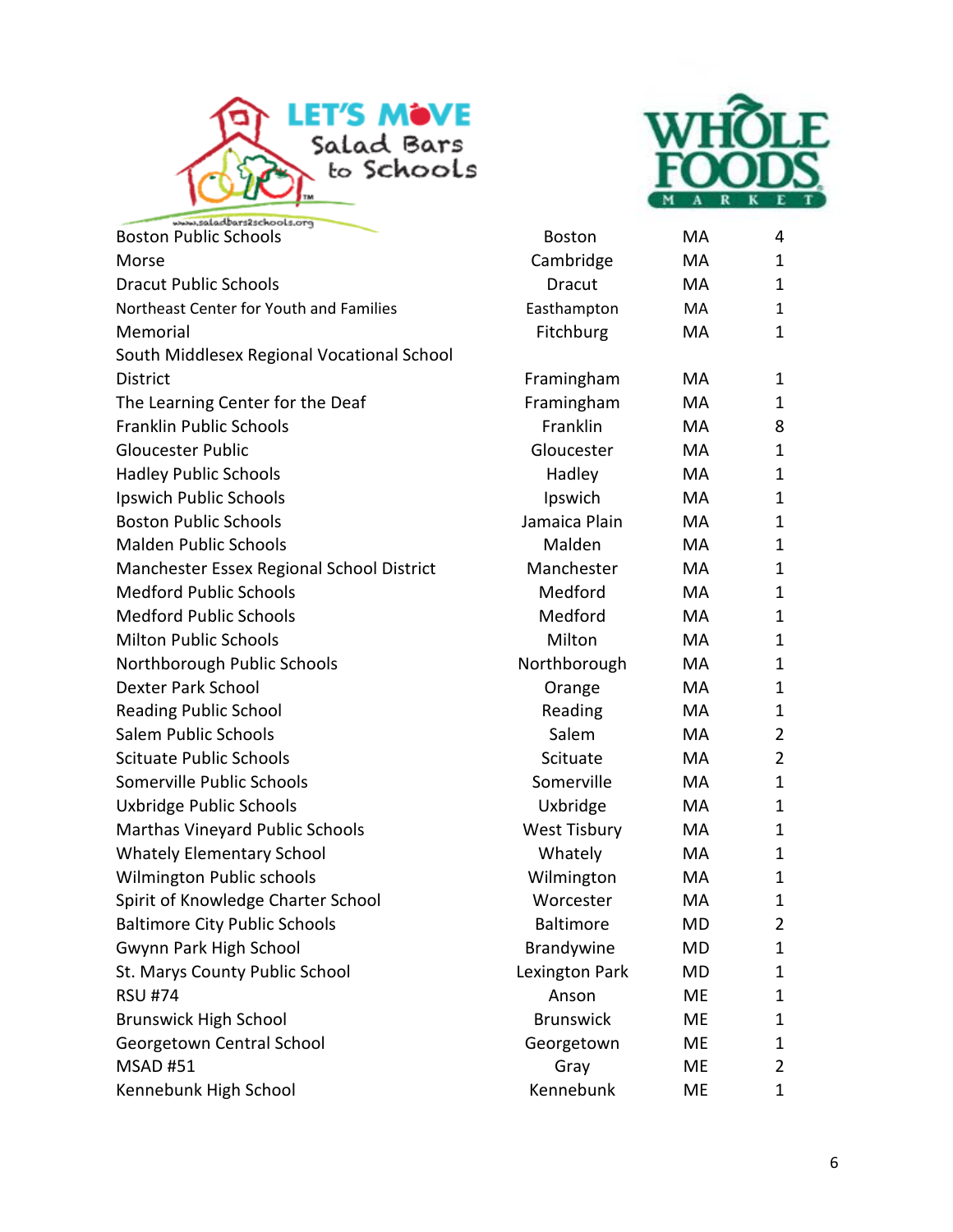



| Kittery School Department                 | Kittery                  | <b>ME</b> | 1              |
|-------------------------------------------|--------------------------|-----------|----------------|
| <b>Otisfield Community School</b>         | Otisfield                | ME        | 1              |
| South Portland School System              | South Portland           | ME        | 1              |
| Windham Raymond School District           | Windham                  | ME        | $\overline{2}$ |
| LeeWinn Elementary                        | Winn                     | ME        | 1              |
| <b>York School Department</b>             | York                     | ME.       | 1              |
| <b>Bay City Public Schools</b>            | Bay City                 | MI        | 1              |
| Van Buren Public Schools                  | <b>Belleville</b>        | MI        | 4              |
| Conant                                    | <b>Bloomfield Hills</b>  | MI        | 1              |
| Conant                                    | <b>Bloomfield Hills</b>  | MI        | 1              |
| <b>Bendle Public Schools</b>              | <b>Burton</b>            | MI        | 1              |
| <b>Chelsea Community Schools</b>          | Chelsea                  | MI        | 1              |
| <b>Detroit Public Schools</b>             | Detroit                  | MI        | 1              |
| University Prep Science and Math          | Detroit                  | MI        | 1              |
| <b>Woodward Academy</b>                   | Detroit                  | MI        | 1              |
| St. Peters Lutheran School                | Eastpointe               | MI        | 1              |
| <b>Huron School District</b>              | New Boston               | MI        | 1              |
| LakeVille Community Schools               | Otisville                | MI        | 1              |
| Oakland County Childrens Village          | Pontiac                  | MI        | 1              |
| Roscommon Middle School                   | Roscommon                | MI        | 1              |
| St Joseph School                          | West Branch              | MI        | 1              |
| Ypsilanti Public Schools                  | Ypsilanti                | MI        | 1              |
| ISD #31 Bemidji Area Schools              | Bemidji                  | MN        | 1              |
| Osseo Area Schools                        | <b>Brooklyn Park</b>     | ΜN        | 1              |
| McGuire Middle School                     | Lakeville                | MN        | 1              |
| Shakopee Public Schools                   | Shakopee                 | MN        | 1              |
| New Heights School                        | Stillwater               | <b>MN</b> | 1              |
| Thief River Falls Public Schools ISD #564 | <b>Thief River Falls</b> | MN        | 2              |
| <b>Festus R6 School District</b>          | Festus                   | <b>MO</b> | $\mathbf{1}$   |
| Jefferson R-7 School District             | Festus                   | MO        | 1              |
| Harrisburg R-VIII                         | Harrisburg               | MO        | 1              |
| Alta Vista Charter High School            | Kansas City              | <b>MO</b> | 1              |
| <b>Macks Creek R-V School</b>             | Macks Creek              | MO        | 1              |
| Marshfield R-1 School District            | Marshfield               | <b>MO</b> | 3              |
| Raymore-Peculiar School District          | Peculiar                 | <b>MO</b> | 1              |
| Imagine Academy of Careers Middle School  | St. Louis                | MO        | 1              |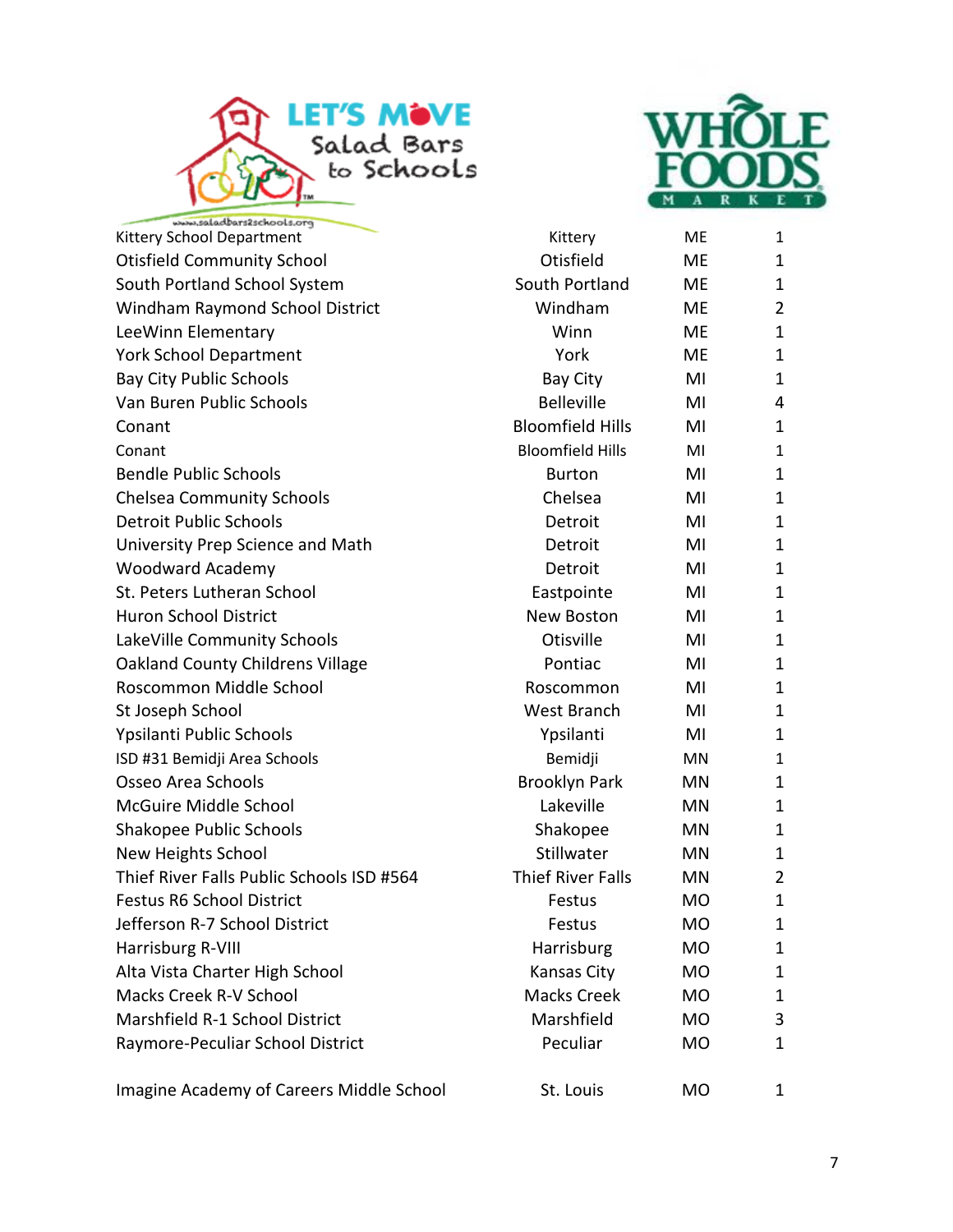



| Normandy High School                      | St. Louis           | MO        | $\mathbf{1}$   |
|-------------------------------------------|---------------------|-----------|----------------|
| Normandy Middle School                    | St. Louis           | <b>MO</b> | 1              |
| Rockwood School District                  | Wildwood            | <b>MO</b> | $\mathbf{1}$   |
| Winfield R-IV School District             | Winfield            | <b>MO</b> | 3              |
| Winfield R-IV School District             | Winfield            | <b>MO</b> | $\mathbf{1}$   |
| Missoula County Public Schools            | Missoula            | MT        | 3              |
| <b>Cabarrus County School District</b>    | Concord             | <b>NC</b> | 5              |
| Durham Public Schools                     | Durham              | <b>NC</b> | $\overline{2}$ |
| Maureen Joy Charter School                | Durham              | <b>NC</b> | $\mathbf{1}$   |
| <b>Efland Cheeks Elementary</b>           | Efland              | <b>NC</b> | 1              |
| Cedar Ridge High School                   | Hillsborough        | <b>NC</b> | $\mathbf{1}$   |
| Infant of Prague                          | Jacksonville        | <b>NC</b> | $\mathbf{1}$   |
| <b>UmoHon Nation Public School</b>        | Macy                | <b>NE</b> | 1              |
| Osceola Public Schools                    | Osceola             | <b>NE</b> | $\mathbf{1}$   |
| Keya Paha County School                   | Springview          | <b>NE</b> | $\mathbf{1}$   |
| Absecon Schools                           | Absecon             | <b>NJ</b> | 1              |
| <b>Essex Regional Educational Sevices</b> |                     |           |                |
| Commission                                | Bloomfield          | <b>NJ</b> | 1              |
| Camden Public School District             | Camden              | <b>NJ</b> | 7              |
| Cherry Hill School District               | Cherry Hill         | NJ        | 3              |
| Egg Harbor Township School District       | Egg Harbor Township | <b>NJ</b> | 1              |
| Green Brook Township Public Schools       | Green Brook         | <b>NJ</b> | $\mathbf{1}$   |
| <b>Hackensack Public Schools</b>          | Hackensack          | <b>NJ</b> | 1              |
| Union Towrnship School District           | Hampton             | NJ        | 1              |
| Pascack Valley High School                | Hillsdale           | <b>NJ</b> | $\mathbf{1}$   |
| Joseph H. Brensinger Public School 17     | Jersey City         | <b>NJ</b> | $\mathbf{1}$   |
| Linden School District                    | Linden              | <b>NJ</b> | $\mathbf{1}$   |
| Manalapan Englishtown Regional School     |                     |           |                |
| <b>District</b>                           | Manalapan           | <b>NJ</b> | 1              |
| Millville Public Schools                  | Millville           | NJ        | 1.             |
| <b>Montclair School District</b>          | Montclair           | NJ        | 3              |
| Cheder Lubavitch                          | Morristown          | <b>NJ</b> | 1              |
| Mountainside School District              | Mountainside        | NJ        | 1              |
| Passaic City                              | Passaic             | <b>NJ</b> | 1              |
| West Windsor Plainsboro                   | Plainsboro          | <b>NJ</b> | 1              |
| Randolph Township School District         | Randolph            | <b>NJ</b> | 1              |
| <b>Red Bank Charter School</b>            | <b>Red Bank</b>     | <b>NJ</b> | 1              |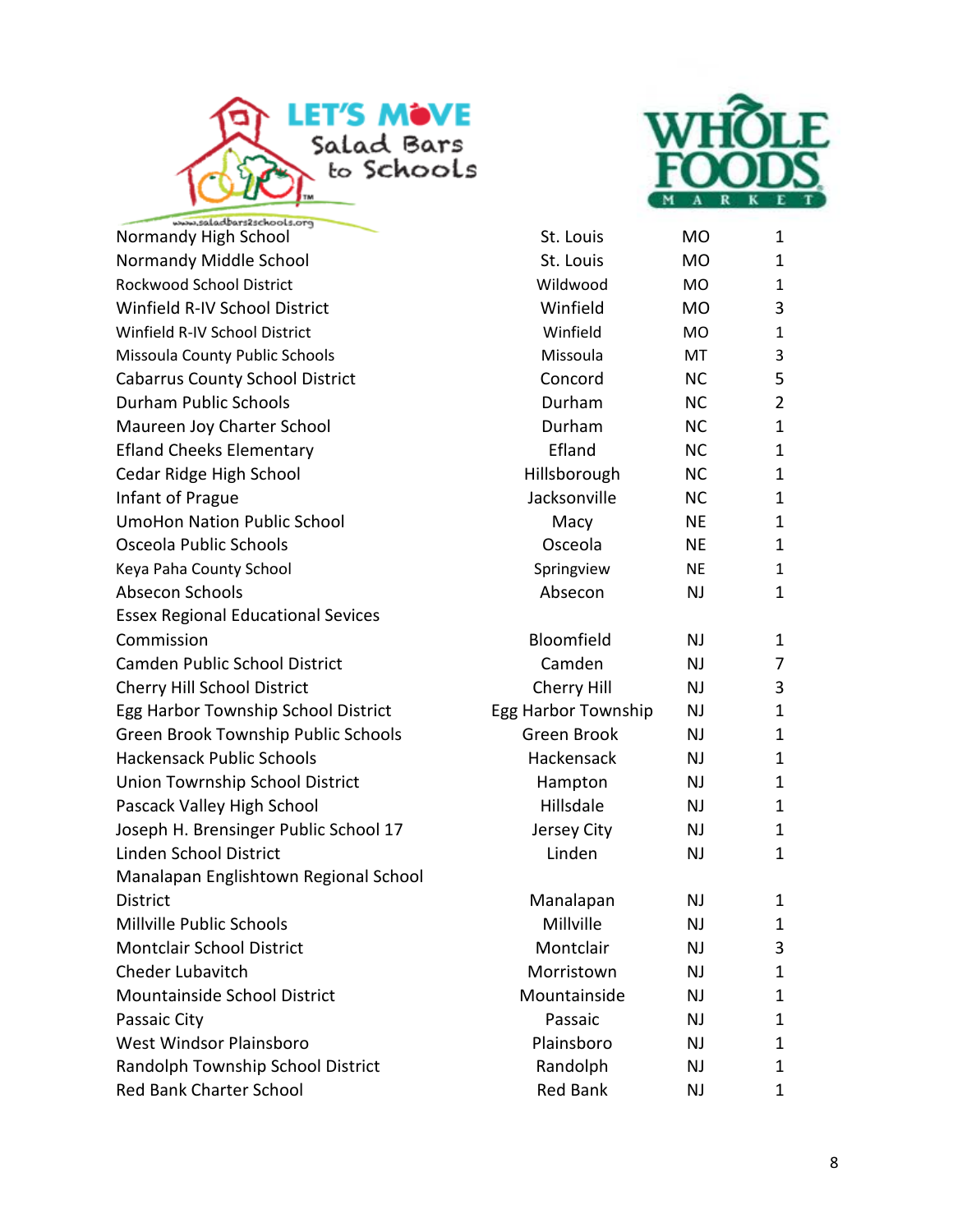



| Hewitt                                  | Ringwood             | NJ.       | 1              |
|-----------------------------------------|----------------------|-----------|----------------|
| Berlin Township School District         | West Berlin          | <b>NJ</b> | 1              |
| <b>West Orange</b>                      | <b>West Orange</b>   | <b>NJ</b> | 1              |
| Village Academy Charter School          | Bernalillo           | <b>NM</b> | 1              |
| NaNeelzhiin Ji Olta Inc                 | Cuba                 | <b>NM</b> | 1              |
| Ojo Encino Day School                   | Cuba                 | <b>NM</b> | 1              |
| <b>Carinos Charter School</b>           | Espanola             | <b>NM</b> | 1              |
| San Diego Riverside Charter School      | Jemez Pueblo         | <b>NM</b> | 1              |
| <b>Bernalillo Public Schools</b>        | Pena Blanca          | <b>NM</b> | 1              |
| Te Tsu Geh Oweenge School               | Santa Fe             | <b>NM</b> | 1              |
| <b>Wagon Mound Public Schools</b>       | <b>Wagon Mound</b>   | <b>NM</b> | 1              |
| <b>Clark County School District</b>     | Las Vegas            | <b>NV</b> | 1              |
| <b>Washoe County School District</b>    | Reno                 | <b>NV</b> | 2              |
| <b>Nye County School District</b>       | Road Mountain        | <b>NV</b> | 1              |
| <b>Bridgehampton School</b>             | Bridgehampton        | <b>NY</b> | 1              |
| District 10                             | <b>Bronx</b>         | <b>NY</b> | $\overline{2}$ |
| District 11                             | <b>Bronx</b>         | NY.       | $\mathbf{1}$   |
| District 12                             | <b>Bronx</b>         | <b>NY</b> | 1              |
| District 7                              | <b>Bronx</b>         | <b>NY</b> | $\overline{2}$ |
| District 8                              | <b>Bronx</b>         | <b>NY</b> | 1              |
| District 9                              | <b>Bronx</b>         | <b>NY</b> | 1              |
| Beginning with Chirldren Charter School | Brooklyn             | <b>NY</b> | 1              |
| District 13                             | Brooklyn             | <b>NY</b> | $\mathbf{1}$   |
| District 14                             | Brooklyn             | <b>NY</b> | $\overline{2}$ |
| District 16                             | Brooklyn             | <b>NY</b> | 3              |
| District 18                             | Brooklyn             | <b>NY</b> | 1              |
| District 19                             | Brooklyn             | <b>NY</b> | 4              |
| District 21                             | Brooklyn             | NY.       | 7              |
| District 23                             | Brooklyn             | <b>NY</b> | $\overline{2}$ |
| District 32                             | Brooklyn             | <b>NY</b> | $\overline{2}$ |
| Brooklyn Prospect Charter School        | Brooklyn             | <b>NY</b> | 1              |
| Ambrose Catholic Academy                | <b>Buffalo</b>       | <b>NY</b> | 1              |
| Haldane Central School District         | <b>Cold Spring</b>   | <b>NY</b> | 1              |
| Three Village CSD                       | <b>East Setauket</b> | <b>NY</b> | 1              |
| <b>Freeport School District</b>         | Freeport             | <b>NY</b> | 4              |
| North Shore Central School District     | Glen Head            | <b>NY</b> | 4              |
| District 75                             | Jamaica              | <b>NY</b> | 1              |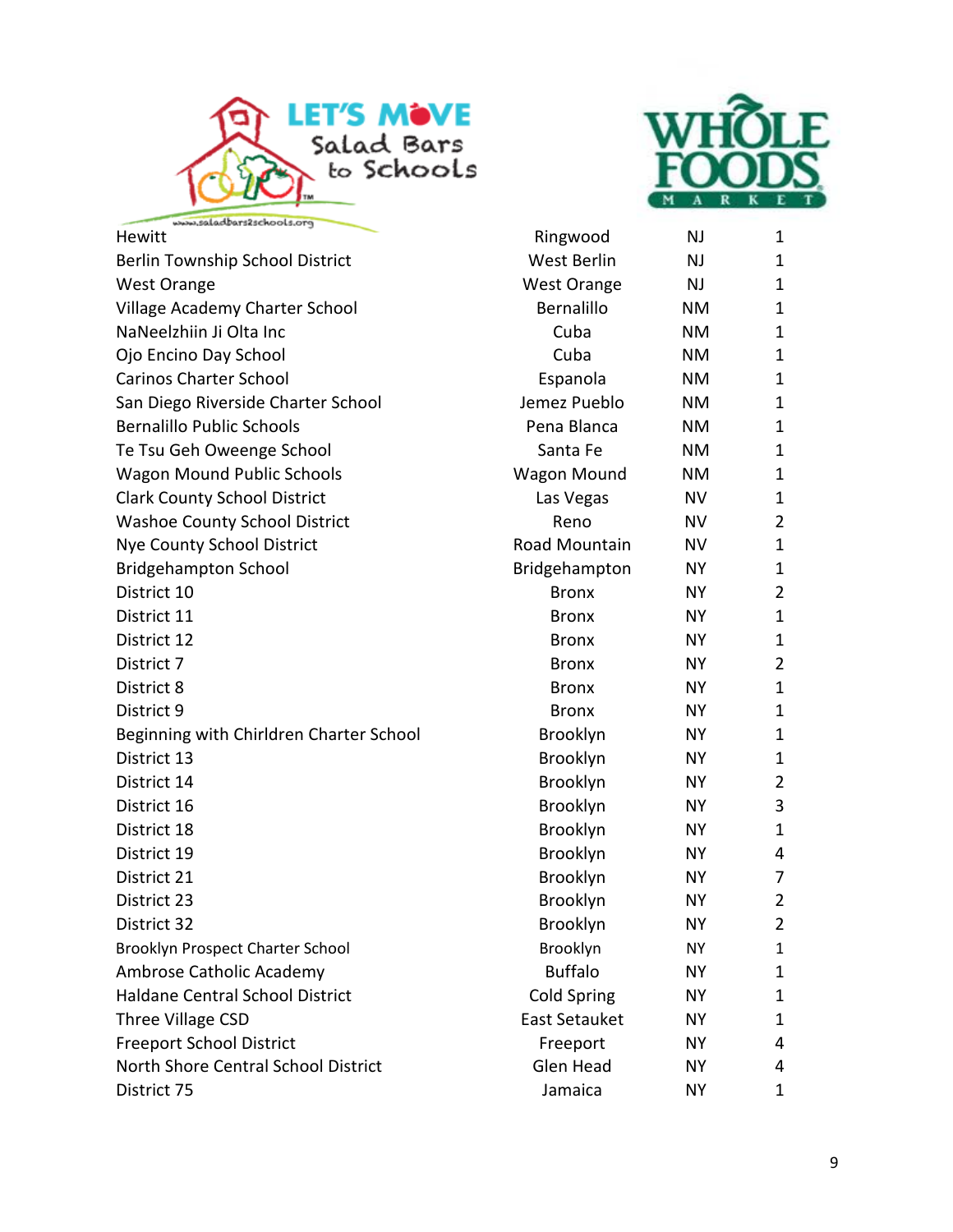



| www.saladbars2schools.org                |                 |           |                |
|------------------------------------------|-----------------|-----------|----------------|
| Keene Central School                     | Keene Valley    | <b>NY</b> | 1              |
| PS811Q                                   | Little Neck     | <b>NY</b> | 1              |
| <b>LIC</b>                               | Manhattan       | <b>NY</b> | 5              |
| District 1                               | Manhattan       | <b>NY</b> | $\mathbf{1}$   |
| District 3                               | Manhattan       | <b>NY</b> | 5              |
| District 4                               | Manhattan       | NY.       | $\overline{2}$ |
| District 5                               | Manhattan       | <b>NY</b> | $\mathbf{1}$   |
| The Childrens Storefront                 | New York        | <b>NY</b> | $\mathbf{1}$   |
| Harbor Science and Arts Charter School   | <b>New York</b> | <b>NY</b> | $\mathbf{1}$   |
| Niagara Catholic High School             | Niagara Falls   | NY.       | 1              |
| <b>Ossining High School</b>              | Ossining        | <b>NY</b> | 1              |
| Minisink Valley Central School District  | Otisville       | NY.       | 1              |
| District 24                              | Queens          | NΥ        | 3              |
| District 25                              | Queens          | <b>NY</b> | $\overline{2}$ |
| District 26                              | Queens          | <b>NY</b> | $\overline{2}$ |
| District 28                              | Queens          | <b>NY</b> | $\overline{2}$ |
| District 29                              | Queens          | <b>NY</b> | $\mathbf{1}$   |
| District 30                              | Queens          | <b>NY</b> | 3              |
| Sag Harbor UFSD                          | Sag Harbor      | NY.       | $\mathbf{1}$   |
| District 31                              | Staten Island   | <b>NY</b> | 4              |
| Wyandanch UFSD                           | Wyandanch       | NY.       | 3              |
| Plain Local School District              | Canton          | OΗ        | $\overline{2}$ |
| West Geauga Local School District        | Chesterland     | <b>OH</b> | $\overline{2}$ |
| West Geauga Local School District        | Chesterland     | <b>OH</b> | $\mathbf{1}$   |
| Cincinnati Public Schools                | Cincinnati      | <b>OH</b> | 10             |
| <b>Lockland Schools</b>                  | Cincinnati      | OH        | $\mathbf{1}$   |
| Dayton Leadership Academies-Dayton View  |                 |           |                |
| Campus                                   | Dayton          | OН        | 1              |
| Our Lady of the Rosary Elementary School | Dayton          | <b>OH</b> | 1              |
| Chippewa Local School District           | Doylestown      | <b>OH</b> | 1              |
| <b>Catholic Diocese of Columbus</b>      | Dublin          | <b>OH</b> | 1              |
| Jennings High School                     | Fort Jennings   | <b>OH</b> | $\mathbf{1}$   |
| Hudson City School District              | Hudson          | OH        | $\overline{2}$ |
| Little Miami                             | Maineville      | <b>OH</b> | 1              |
| St.Susanna School                        | Mason           | <b>OH</b> | 1              |
| Norwood City Schools                     | Norwood         | <b>OH</b> | 1              |
| Southwest Licking Local Schools          | Pataskala       | <b>OH</b> | 1              |

| Keene Valley    | NΥ        | 1                       |
|-----------------|-----------|-------------------------|
| Little Neck     | NΥ        | 1                       |
| Manhattan       | NΥ        | 5                       |
| Manhattan       | <b>NY</b> | 1                       |
| Manhattan       | <b>NY</b> | 5                       |
| Manhattan       | <b>NY</b> | $\overline{c}$          |
| Manhattan       | NΥ        | $\overline{1}$          |
| <b>New York</b> | <b>NY</b> | $\overline{1}$          |
| New York        | NY        | $\overline{1}$          |
| Niagara Falls   | <b>NY</b> | $\mathbf{1}$            |
| Ossining        | <b>NY</b> | $\overline{1}$          |
| Otisville       | <b>NY</b> | $\overline{1}$          |
| Queens          | NΥ        | 3                       |
| Queens          | NY        | $\overline{2}$          |
| Queens          | <b>NY</b> | $\overline{\mathbf{c}}$ |
| Queens          | NY        | $\overline{2}$          |
| Queens          | <b>NY</b> | $\overline{1}$          |
| Queens          | <b>NY</b> | 3                       |
| Sag Harbor      | <b>NY</b> | $\overline{1}$          |
| Staten Island   | NΥ        | 4                       |
| Wyandanch       | NY        | 3                       |
| Canton          | ОH        | $\overline{\mathbf{c}}$ |
| Chesterland     | OH        | $\overline{2}$          |
| Chesterland     | OН        | 1                       |
| Cincinnati      | OH        | 10                      |
| Cincinnati      | ОH        | 1                       |
| Dayton          | ОH        | 1                       |
| Dayton          | OH        | $\overline{1}$          |
| Doylestown      | OΗ        | 1                       |
| Dublin          | OH        | 1                       |
| Fort Jennings   | OH        | $\overline{1}$          |
| Hudson          | OН        | 2                       |
| Maineville      | ОH        | 1                       |
| Mason           | OН        | $\overline{1}$          |
| Norwood         | OH        | 1                       |
| والموالد متفاد  |           |                         |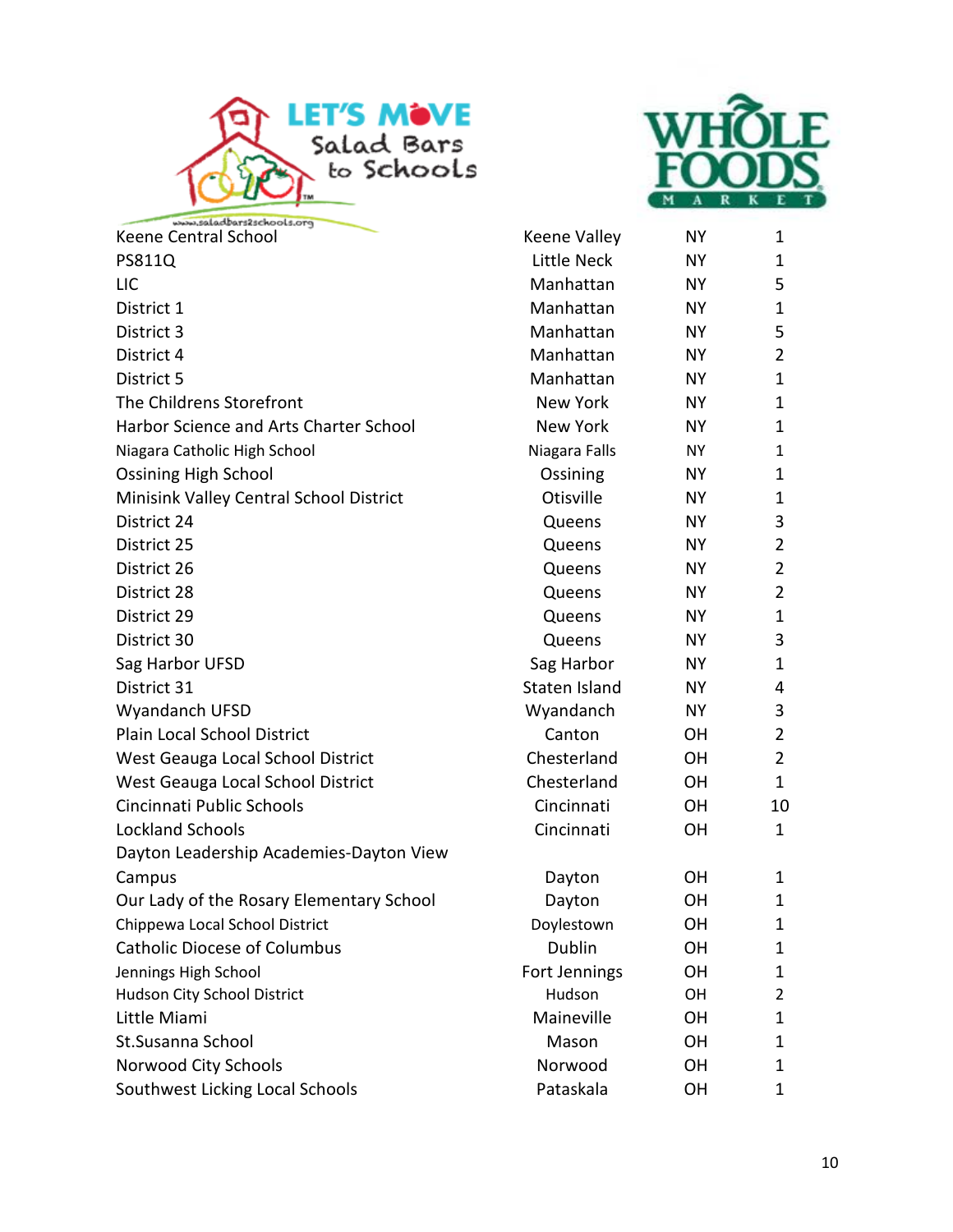



Licking Heights High School Pataskala OH 1 Southern Local and Communication of the Communication of the Communication of the Communication of the Communication of the Communication of the Communication of the Communication of the Communication of the Communication South Euclid-Lyndhurst Schools 6 and 500 South Euclid 6 Apr 6 Apr 6 Apr 6 Apr 6 Apr 6 Apr 6 Apr 6 Apr 7 Apr 7 Apr 7 Apr 7 Apr 7 Apr 7 Apr 7 Apr 7 Apr 7 Apr 7 Apr 7 Apr 7 Apr 7 Apr 7 Apr 7 Apr 7 Apr 7 Apr 7 Apr 7 Apr 7 Apr Wayne Local School District The Controller Waynesville OH 2 Westerville City Schools **Westerville** OH 1 Marlington Local Schools **Alliance CH 4** 4 Nowata Public Schools **Nowata** OK 1 Astec Charter School **Charter School** Charter School **Charter School** Oklahoma City OK 1 Stillwater Public Schools **Stillwater** OK 9 Peavine School and Stilwell Communications of the Stilwell Communications of the Stilwell Communications of the T Wright City Schools **Matter City** OK 1 Gresham Barlow School District The Gresham CR 1 St. Matthew **Example 2018** St. Matthew **CON** 1 Trillium Charter School **National Contract Contract Contract Contract Contract Contract Contract Contract Contract Contract Contract Contract Contract Contract Contract Contract Contract Contract Contract Contract Contract** Sherwood School District The Sherwood CR 1 Siletz Valley Schools and Siletz Controller Controller Siletz Controller Controller Controller Controller Controller Controller Controller Controller Controller Controller Controller Controller Controller Controller Contro Tigard-Tualatin School District Tualatin COR 2 Avella Area Schools Avella PA 2 Charleroi High School **Charleroi** Charleroi PA 1 Conshohocken Elementary **Conshohocken** PA 1 Central Bucks School District The Contract of Doylestown PA 1 Wattsburg Area Elementary Center The Richard Erie PA 1 Hatboro-Horsham School District and Hatboro PA 1 South Side Area High School **Figure 1** Hookstown PA 1 Muhlenberg School District The Laureldale PA 1 Kiski Area School District The Controller Cheechburg PA 1 North Pocono Intermediate Moscow PA 1 Highlands **Natrona Heights** PA 1 Saint John Vianney **Carry Community** Contant Orlando PA 1 Arise Academy Charter High School **Philadelphia** PA 1 Bartram High School **Philadelphia** PA 1 New Foundations Charter School **Philadelphia** PA 1 Overbrook School for the Blind **Philadelphia** PA 1 People for People Charter School **Philadelphia** PA 1 Philadelphia Academy Charter School Philadelphia PA 1 Keystone Oaks School District **Pittsburgh** PA 1 Plymouth Elementary School **Plymouth Meeting** PA 1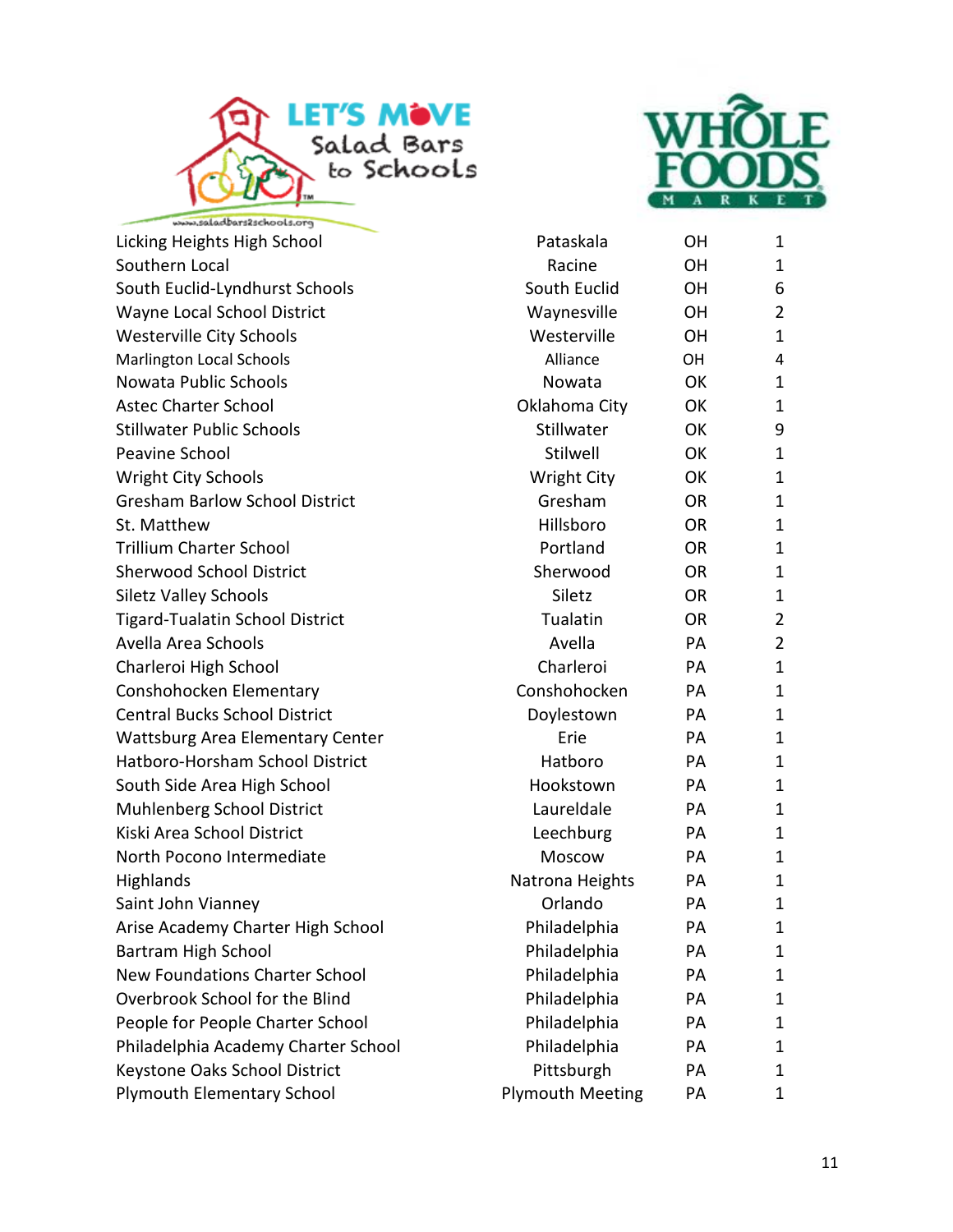



| Deer Lakes Middle School                      | Russellton           | PA             | 1              |
|-----------------------------------------------|----------------------|----------------|----------------|
| Williamsport Area School District             | Williamsport         | PA             | 2              |
| Williamsport Area School District             | Williamsport         | PA             | 1              |
| The Learning Community: A Public Charter      | <b>Central Falls</b> | RI.            | 1              |
| <b>International Charter School</b>           | Pawtucket            | RI.            | 1              |
| Providence Public School District             | Providence           | RI             | 3              |
| Smithfield Public Schools                     | Smithfield           | R <sub>l</sub> | 1              |
| <b>Richland County School District One</b>    | Columbia             | <b>SC</b>      | 5              |
| <b>Richland County School District One</b>    | Columbnia            | SC             | 5              |
| Canistota School District                     | Canistota            | <b>SD</b>      | 1              |
| <b>Rutland School District</b>                | Rutland              | <b>SD</b>      | 1              |
| <b>Maury County Public Schools</b>            | Columbia             | TN             | 1              |
| <b>MNPS</b>                                   | Nashville            | TN             | $\overline{2}$ |
| Midway Middle School                          | <b>Ten Mile</b>      | TN             | 1              |
| Allen Independent School District             | Allen                | ТX             | $\mathbf{1}$   |
| Summit International Preparatory              | Arlington            | ТX             | 1              |
| <b>Cedars International Academy</b>           | Austin               | TX             | $\mathbf{1}$   |
| East Austin College Prep Academy              | Austin               | ТX             | 1              |
| NYOS Charter School Inc.                      | Austin               | TX             | 1              |
| St. Marys Academy Charter School              | <b>Beeville</b>      | <b>TX</b>      | 1              |
| <b>Boerne ISD</b>                             | Boerne               | TX             | 1              |
| Peak Preparatory                              | <b>Dallas</b>        | ТX             | 1              |
| Canutillo Independent School District         | El Paso              | ТX             | 2              |
| <b>Granger School</b>                         | Granger              | TX             | 1              |
| <b>Phoenix Charter School</b>                 | Greenville           | TX             | 1              |
| <b>Gunter ISD</b>                             | Gunter               | TX             | 2              |
| Raul Yzaguirre School for Success             | Houston              | ТX             | 1              |
| <b>YES Prep Southeast</b>                     | Houston              | TX             | 1              |
| Universal Academy                             | Irving               | TX             | 1              |
| Comal ISD                                     | New Braunfels        | TX             | 1              |
| Tekoa Academy of Accelerated Studies          | Port Arthur          | TХ             | 1              |
| <b>Evolution Academy</b>                      | Richardson           | ТX             | 1              |
| San Antonio School for Inquiry and Creativity |                      |                |                |
| <b>School District</b>                        | San Antonio          | ТX             | 1              |
| <b>Schulenburg Secondary</b>                  | Schulenburg          | ТX             | 1              |
| Splendora ISD                                 | Splendora            | ТX             | 5              |
| <b>Thrall ISD</b>                             | Thrall               | TХ             | 1              |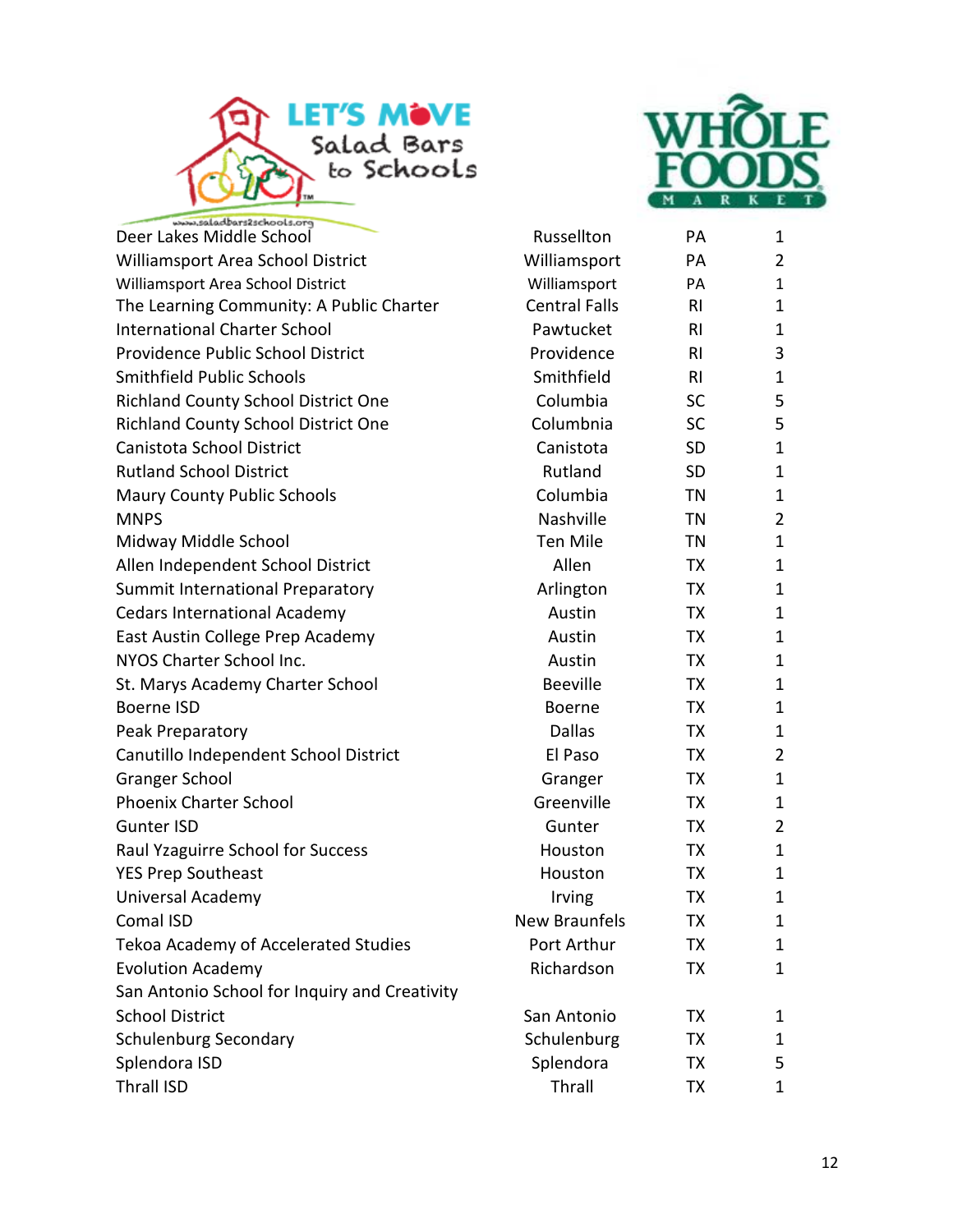



bars2schools.org Cumberland Academy Tyler [TX](www.wholefoodsmarket.com) 1 Canyons School District **Canyons** Draper UT 1 Tooele County School District Tooele UT 1 Charlottesville City Schools Charlottesville VA 1 Cathedral of Faith Christian School Chesapeake VA 1 Pulaski County Public Schools **County Automobility County Public Schools** Dublin VA 2 Holy Cross Academy **Fredericksburg** VA 1 Goochland County Public Schools Goochland VA 1 Mayfield Intermediate School District Manassas VA 3 Prince William County Schools **Manassas** VA 2 Hanover County Public Schools **Mechanicsville** VA 1 Richmond City Public Schools (RPS) **Richmond** VA 5 Readsboro School and The Readsboro VT and 1 Windham Southwest Supervisory Union Minimal Whitingham VT 1 P. C. Jantz Elementary Channel Communication Communication Communication Communication Communication Communication Communication Communication Communication Communication Communication Communication Communication Communica Belleville High School and Belleville WI 1 Southern Door Middle School **Brussels** Brussels WI 1 Columbus School District Columbus WI 1 Deerfield Community School district **Deerfield** WI 1 Grafton School District **Grafton** Grafton WI 1 School District of Janesville **School District of Janesville** Janesville WI 3 Prospect Elementary School and Lake Mills WI 1 Georgia OKeeffe Middle National Maidson Nullet 1 and Maidson Nullet 1 Blessed Savior - South **Milwaukee** Milwaukee MI 1 Blessed Savior - East Nille and American Milwaukee Nille and Milwaukee Nille and Milwaukee Nille and Milwaukee Blessed Savior School- North Milwaukee WI 1 Blessed Savior - West 1 1 and 1 and 1 and 1 and 1 and 1 and 1 and 1 and 1 and 1 and 1 and 1 and 1 and 1 and 1 and 1 and 1 and 1 and 1 and 1 and 1 and 1 and 1 and 1 and 1 and 1 and 1 and 1 and 1 and 1 and 1 and 1 and 1 and Clara Mohammed School Inc. 
(a) The Milwaukee Milwaukee MI 1 Emmaus Lutheran School **Milwaukee** Milwaukee MI 1 Milwaukee Academy of Science The Milwaukee Milwaukee MI 1 Mount Horeb Area School District Mount Horeb MI 1 Pardeeville MiddleHigh School **Pardeeville** WI 1 St John Lutheran School **Example 20** Plymouth WI 1 Prescott and the Prescott of the Prescott of the UVI is a set of the Prescott of the MI is a set of the MI is  $1$ Dodgeville School District **No. 2018** Control 2018 Ridgeway MI 1 Sparta School District Sparta Sparta WI 2 School District of Holmen Nulley and Nulley Holmen WI 1